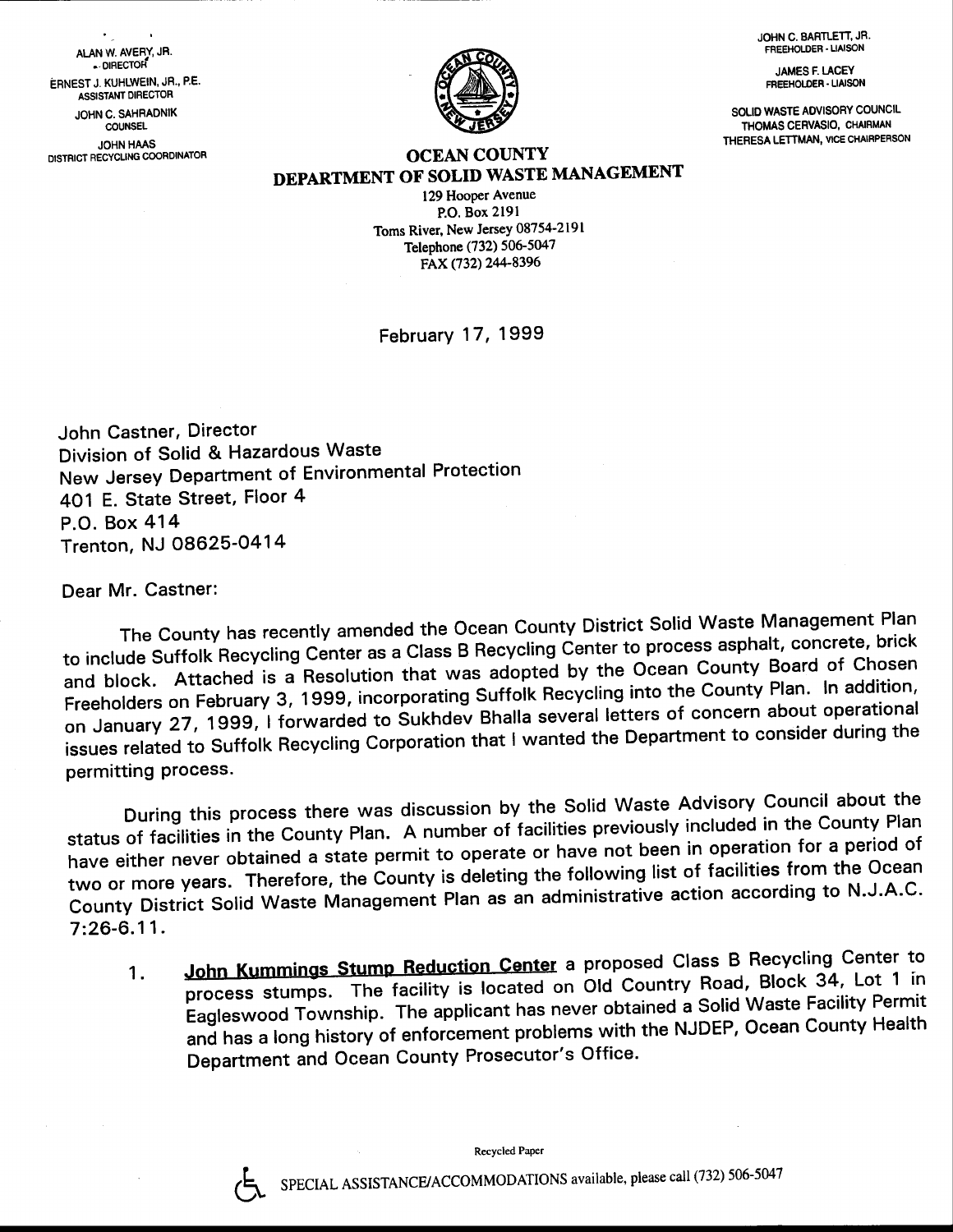February 17, 1999 John Castner, Director Division of Sotid & Hazardous Waste Page 2

- 2. Longview Recycling Center (formerly the proposed Rosetto Recycling Center) a proposed 300 ton per day Material Processing Facility to process type 10, 13, 27 solid waste and designated recyclable materials. The site is Block 411 Lot 1.2 in Dover Township. The facility was included in the County Plan in 1991 but never filed <sup>a</sup> complete permit application with the NJDEP.
- 3. Longview Recycling Center (formerly Rosetto Recycling Center) a Class A Recycling Center; also processing wood waste and asphalt shingles. The site is 1301 Route 37 West, Block 506-1, Lots 1-7 in Dover Township. The facility has not operated for more than two years.
- 4. Pinelands Recycling, Inc. A Class B Recycling Center to process vegetative waste, tree parts, concrete, asphalt, masonry products and unpainted wood. The site is Block 25, Lots 79, 81, 85, 86 in Stafford Township. The facility obtained a state permit in April of 1996, but the facility has not been built. The applicant had a long history of litigation with Stafford Township culminating in a failed appeal to the New Jersey Supreme Court. The applicant cannot acquire the permitted site.
- South Jersey-Recycling Center a Class B Recycling Center to process stamps. South Jersey Recycling Center a Cluss Billie, weighing<br>trunks and tree parts. The site is on Whiting/Hornerstown Road, Block 79, Lot 28 in<br>Blumeted Township. The NJDFP revoked the facility's permit on January 18, 1998 Plumsted Township. The NJDEP revoked the facility's permit on January 18, 1998 and the facility has not been built.

Should you have any questions, please do not hesitate to contact me at (732) 506-5047.

Very truly yours,  $\mathcal{A}$  and  $\mathcal{A}$ **Director** 

## AWA:gc

c: Ernest J. Kuhlwein, Jr., Assistant Director John Haas, Assistant District Recycling Coordinator Guy Watson, Chief, Bureau of Recycling & Planning sukhdev Bhalla, P.E., chief Bureau of Landfill & Recycling Management Robert Ingenito, Ocean County Board of Health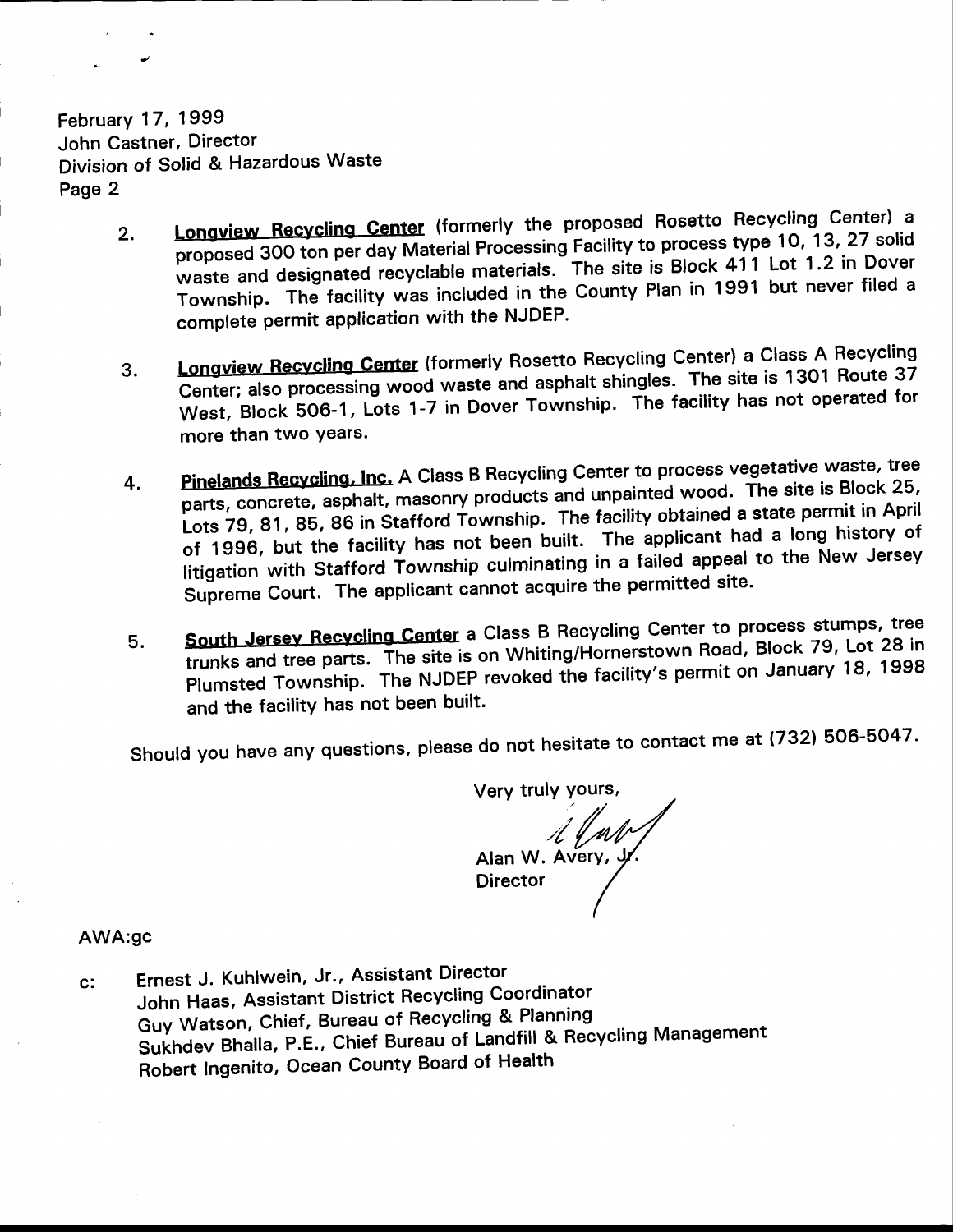

## State of New Jersey

Department of Environmental Protection Divieion of So1id and Hazardous Waste P.O. Box 414 Trenton, NJ 08625-0414 Tel-. # 509-984-3438 Fax. # 609-777-0769

Robert C. Shinn, Jr. Commissioner

 $FFR$  24  $f999$ 

Alan Avery, Jr., Director Ocean County Department of Solid Waste Management 129 Hooper Avenue Post Office Box 2191 Toms River, New Jersey 08754-2191

Dear Mr. Avery:

Christine Todd Whitman

Governor

 $\label{eq:2} \begin{array}{c} \mathbb{R}^3 \times \mathbb{R}^3 \times \mathbb{R}^3 \\ \mathbb{R}^3 \times \mathbb{R}^3 \times \mathbb{R}^3 \times \mathbb{R}^3 \end{array}$ 

The Department of Environmental Protection' s Division of Solid and Hazardous Waste is in receipt of an Administrative Action dated February 17, 1999 which deletes from the Ocean County District Solid Waste Management Plan (County Plan) five facilities which either (a) have been included within the County Plan for more than two years but for which a complete permit application has not been made to the Department or (b) have been included in the County PIan but have not been in operation for a period of two or more years. The facilities to be deleted are:

,John Kummings Stump Reduction Center Class B Recycling Center Block 34, Lot. <sup>1</sup> Old Country Road Eagleswood Township

Longwood Recycling Center (a/k/a Rosetto Recycling Center) Materials Recovery Facility Block 411, Lot 1.2 Dover Township

Longwood Recycling Center (a/k/a Rosetto Recycling Center) Class A Recycling Center Block 505-l-, Lots 1-7 1301 Route 37 West Dover Township

Pinelands Recycling, Inc. Class B Recycling Center B]ock 25, Lots 79 , 81, 85, <sup>85</sup> Stafford Township